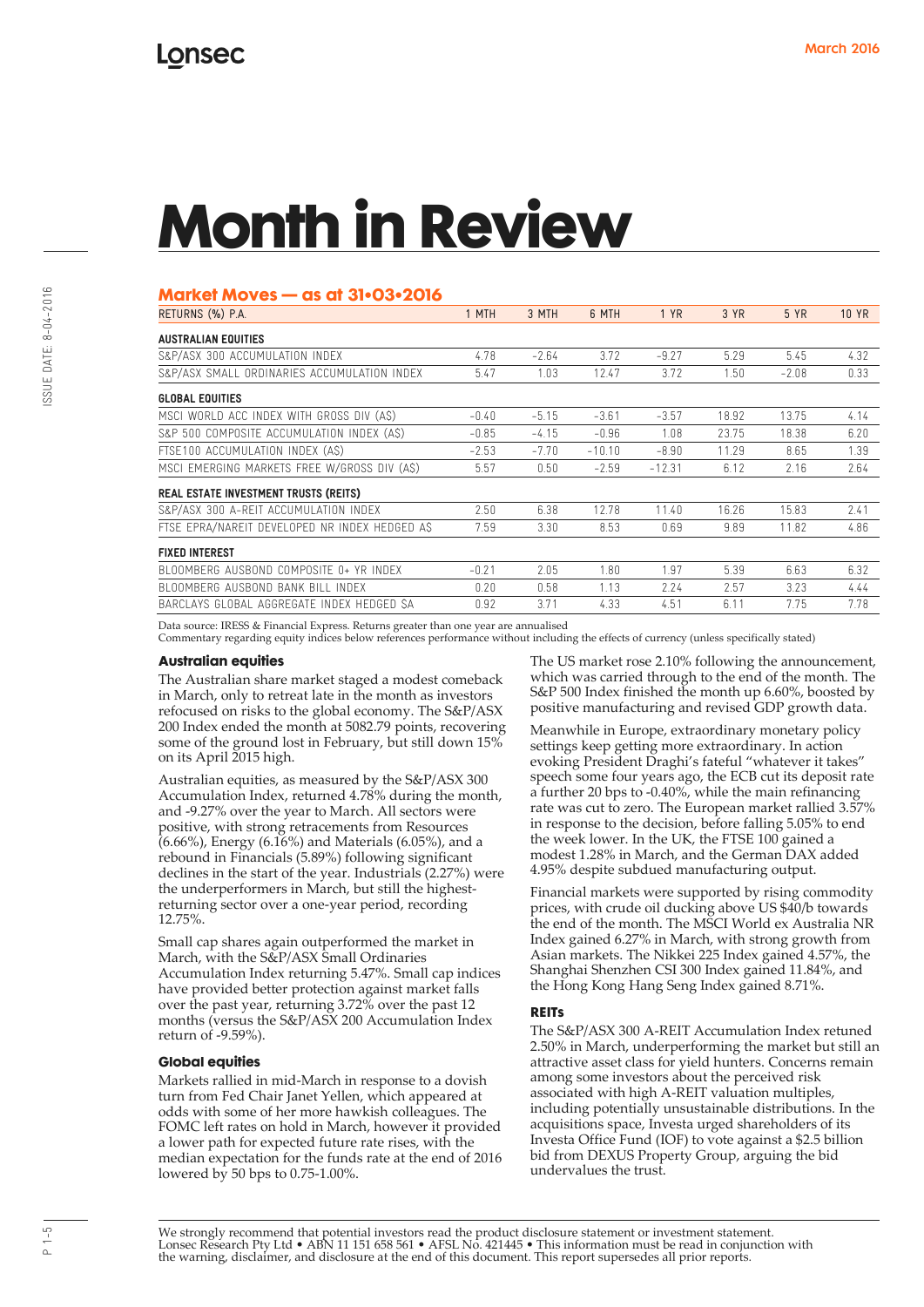Globally, REITs returned 9.47% in March (in USD terms), while the FTSE EPRA/NAREIT Developed NR Index (AUD Hedged) gained 7.59%. In the US, REITs returned 10.08% in USD terms, with free-standing retail, data centre, specialty, and self-storage REITS the top performers. Growth in cloud computing and data has driven demand for third-party IT infrastructure, which has been reflected in the REIT market. Self-storage fundamentals remain solid as a result of limited new supply, capital constraints and increased barriers to entry.

### **Fixed interest**

Australian bonds returned -0.21% in March as a moderate rise in yields pushed bond values down. The Australian 10-year Treasury yield rose from 2.40 to 2.49, after reaching a high of 2.69 during the month, while 2-year yields rose from 1.77 to 1.90. Global bonds, as measured by the Barclays Global Aggregate Bond Index, returned 0.92% in March amidst falling yields on corporate investment grade and high yield bonds. Monthly returns on global corporate and high yield debt were 2.34% and 4.33% respectively.

Softer economic growth forecasts have again pushed out expectations for a Fed rate increase, while the ECB took action to address persistent weakness in the European economy, cutting the deposit rate further into negative territory and expanding its asset purchase programme. Central bank credibility was on the line in March, although bond markets have reflected a more moderate risk environment compared to the start of the year. Non-investment grade yields came down from 8.64 to 7.83, providing some comfort to recession watchers.

Government bond yields underwent a modest expansion in March. The US 10-year Treasury yield rose from 1.74 to 1.77, and the UK 10-year Gilt yield rose from 1.34 to 1.41. The Japanese government, by far the most indebted in the world, is still borrowing at negative 10-year rates, with yields rising slightly from -0.04 to -0.03 in March. In Europe, government bond yields experienced mild expansion despite further easing from the ECB, with the German 10-year Bund yield rising from 0.11 to 0.15, and the 5-year Bund yield moving slightly higher from -0.41 to -0.33.

# **ASX 200 Stock Movements**

### **S&P/ASX 200 Stock Performance for the Month of March**

| WORST PERFORMERS                     |  |  |
|--------------------------------------|--|--|
| FVOLUTION MINING<br>$-13.14%$        |  |  |
| LIQUEFIED NATURAL GAS<br>$-12.40%$   |  |  |
| NORTHERN STAR RESOURCES<br>$-12.05%$ |  |  |
| $-9.62%$<br>SIRTEX MEDICAL           |  |  |
| $-8.35%$<br>SYRAH RESOURCES          |  |  |
|                                      |  |  |

| . .                           |           |  |  |  |  |  |
|-------------------------------|-----------|--|--|--|--|--|
| WORST PFRFORMFRS              |           |  |  |  |  |  |
| <b>FVOLUTION MINING</b>       | $-13.14%$ |  |  |  |  |  |
| <b>I IQUEFIED NATURAL GAS</b> | $-1240%$  |  |  |  |  |  |
| NORTHERN STAR RESOURCES       | $-1205%$  |  |  |  |  |  |
| SIRTEX MEDICAL                | $-962%$   |  |  |  |  |  |
| SYRAH RESOURCES               | $-8.35%$  |  |  |  |  |  |

# **S&P/ASX 200 Stock Performance for the Year to March**

| <b>BEST PERFORMERS</b> |         | WORST PERFORMERS        |            |  |
|------------------------|---------|-------------------------|------------|--|
| ST BARBARA             | 809.09% | LIQUEEIED NATURAL GAS   | $-83.23%$  |  |
| BELLAMY'S AUSTRALIA    | 282.96% | WHITFHAVFN COAL         | $-54.04\%$ |  |
| BI ACKMORES            | 22475%  | ORIGIN FNFRGY           | $-48.56%$  |  |
| ACONEX                 | 20683%  | INDEPENDENCE GROUP      | $-45.99%$  |  |
| PACIFIC BRANDS         | 123.91% | SPOTLESS GROUP HOLDINGS | $-44.49%$  |  |

| <b>WORST PERFORMERS</b> |           |
|-------------------------|-----------|
| LIQUEEIED NATURAL GAS   | $-8323%$  |
| WHITFHAVEN COAL         | $-54.04%$ |
| ORIGIN ENERGY           | $-48.56%$ |
| INDEPENDENCE GROUP      | $-45.99%$ |
| SPOTLESS GROUP HOLDINGS | $-4449%$  |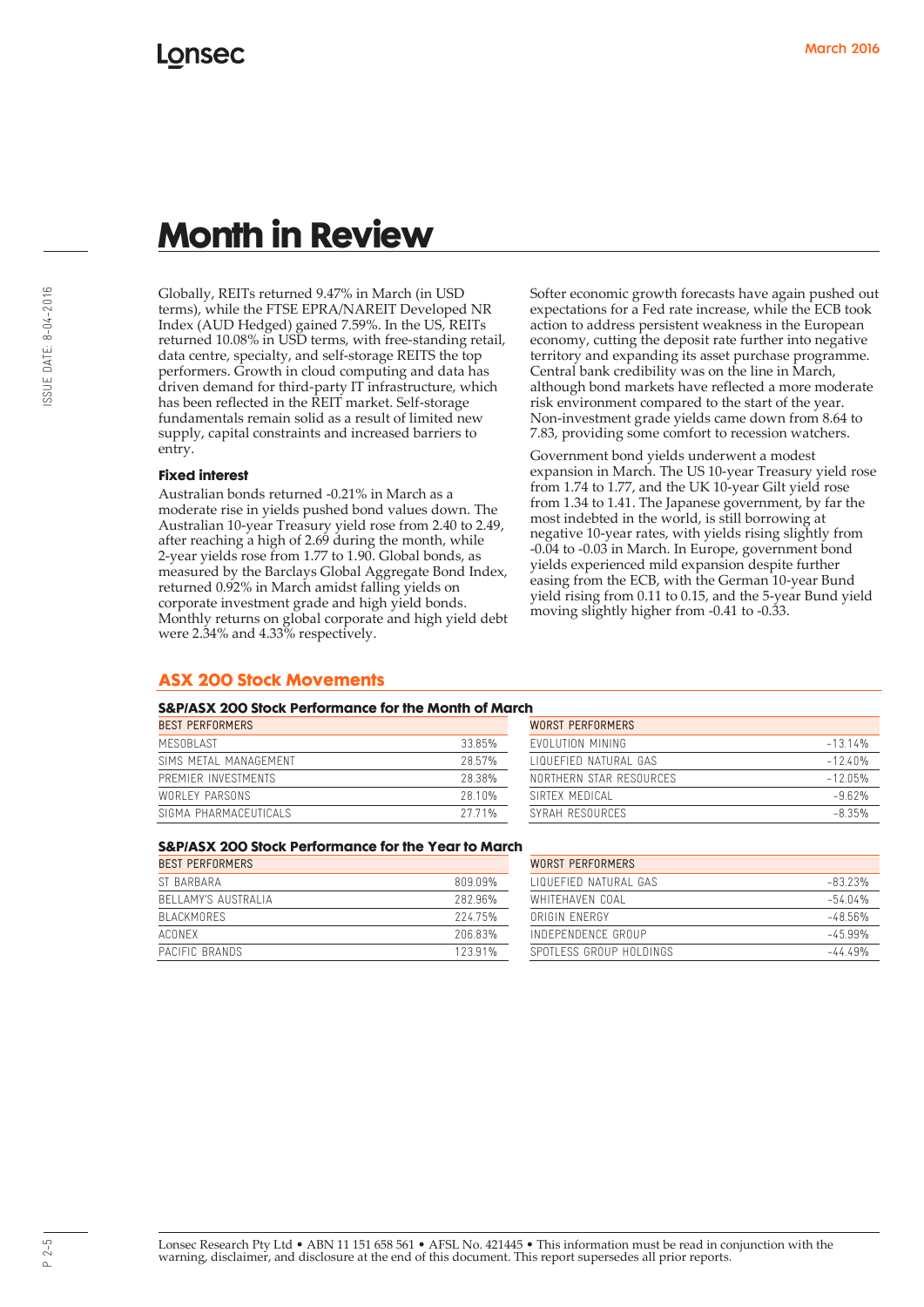# **Economic News**

## **Australia**

The Australian economy is continuing to rebalance, with improvements labour market conditions reflective of moderate economic growth, despite the contraction in mining investment.

Unemployment fell back down to 5.8% in February, after an unexpected rise to 6.0% in January. The Australian economy added 300 seasonally adjusted jobs, with full-time employment up 15,900 and part-time employment down 15,600. The participation rate decreased slightly from 65.2% to 64.9%, and monthly hours worked fell by 2 million hours.

Unemployment fell strongly in Queensland, Victoria and New South Wales, while there was a significant rise in South Australia (from 6.8% to 7.7%) and further increases in Tasmania and Western Australia.

The Westpac Melbourne Institute Index of Consumer Sentiment fell back in March by -2.2%, from 101.3 to 99.1, bringing it back around its average reading over the past six months, and broadly holding gains off its November high. Financial market volatility has continued to play on consumers' minds, however responses to the 'news items recalled' question indicates that consumers were less focused on international conditions in March and more focused on budget and taxation policy, and domestic economic conditions.

February retail sales were disappointing, unchanged since January and below the market's expectation of 0.4% There were positive signs in household goods  $(0.4\%)$ , department stores  $(0.4\%)$ , clothing, footwear and personal accessory retailing (0.1%), while sales in the food retailing (0.0%), cafes, restaurants and food retailing (-0.2%) and other retailing (-0.1%) segments were either steady or falling.

The Reserve Bank of Australia kept rates on hold in the start of March, with the cash rate unchanged at 2.00% since cutting by 25 bps in May 2015. The Bank drew attention to slower than expected global growth, including moderating growth in China and heightened volatility. While the Bank noted recent rises in commodity prices, these follow very substantial falls over the past two years.

Inflation still remains low, giving the Reserve Bank some room to move if required. Headline inflation for December 2015 was 1.7% y/y, slightly higher than previous months, but still below the Reserve Bank's target range. Even core inflation, which excludes volatile items, remains relatively low at 2.1%. Inflation for the March quarter is due on 27 April 2016.

Australia's trade deficit widened slightly to \$3.41 billion in February, a \$0.25 billion increase on January's deficit of \$3.16 billion. A stronger Australian dollar constrained exports, with significant falls in goods and services credits, rural and non-rural goods, as well as nonmonetary gold, which fell \$290 million (-20%). On the import side, consumption goods rose by \$272 million.

### **Global**

In the Eurozone, low inflation continued to pose a challenge to monetary policy. Year-on-year CPI throughout the Eurozone hit negative territory in February, recording -0.2%, and estimated inflation for March is only slightly higher at -0.1%. Euro area unemployment fell slightly in February from 10.4% to 10.3% – the lowest rate recorded since August 2011. Similarly, youth unemployment fell from 22.7% to 21.6%, which remains unacceptably high for policy makers. In Germany, manufacturing growth remains subdued, with the BME/Markit Manufacturing PMI posting 50.7 in March, barely changed from the 15 month low of 50.5 in February.

On 10 March, the ECB announced further monetary stimulus in response to weak inflation and growth. The main refinancing rate was cut by 5 bps to 0.00%, the marginal lending rate by 5 bps to 0.25%, and the deposit rate by 10 bps to -0.40%. The Bank also announced an expansion to the asset purchase programme, increasing the value of net purchases from  $\epsilon$ 60 billion to  $\epsilon$ 80 billion, and adding investment grade euro-denominated bonds issued by non-bank corporations to the list of eligible assets. The expanded programme will run until the end of March 2017 or beyond, depending on the path of inflation.

Data released for the US in March were mostly positive, including a bump in PMI and revised GDP figures reflecting higher than expected growth in Q4 2015. However, a slight increase in unemployment and continued risk in the global economy will make the timing of a future interest rate rise more uncertain. The ISM Manufacturing PMI rose from 49.5 to 51.8 in March – the first above-50 reading since October 2015.

US payrolls were strong in March, with the non-farming economy adding 215,000 jobs, although this was slightly down on the 242,000 jobs added in February. The US unemployment rate rose to 5.0%, surprising the market, which expected the rate to remain steady at 4.9%. Overall, the employment picture in the US remains positive and in line with the Federal Reserve's baseline expectations, although involuntary part-time employment remains elevated.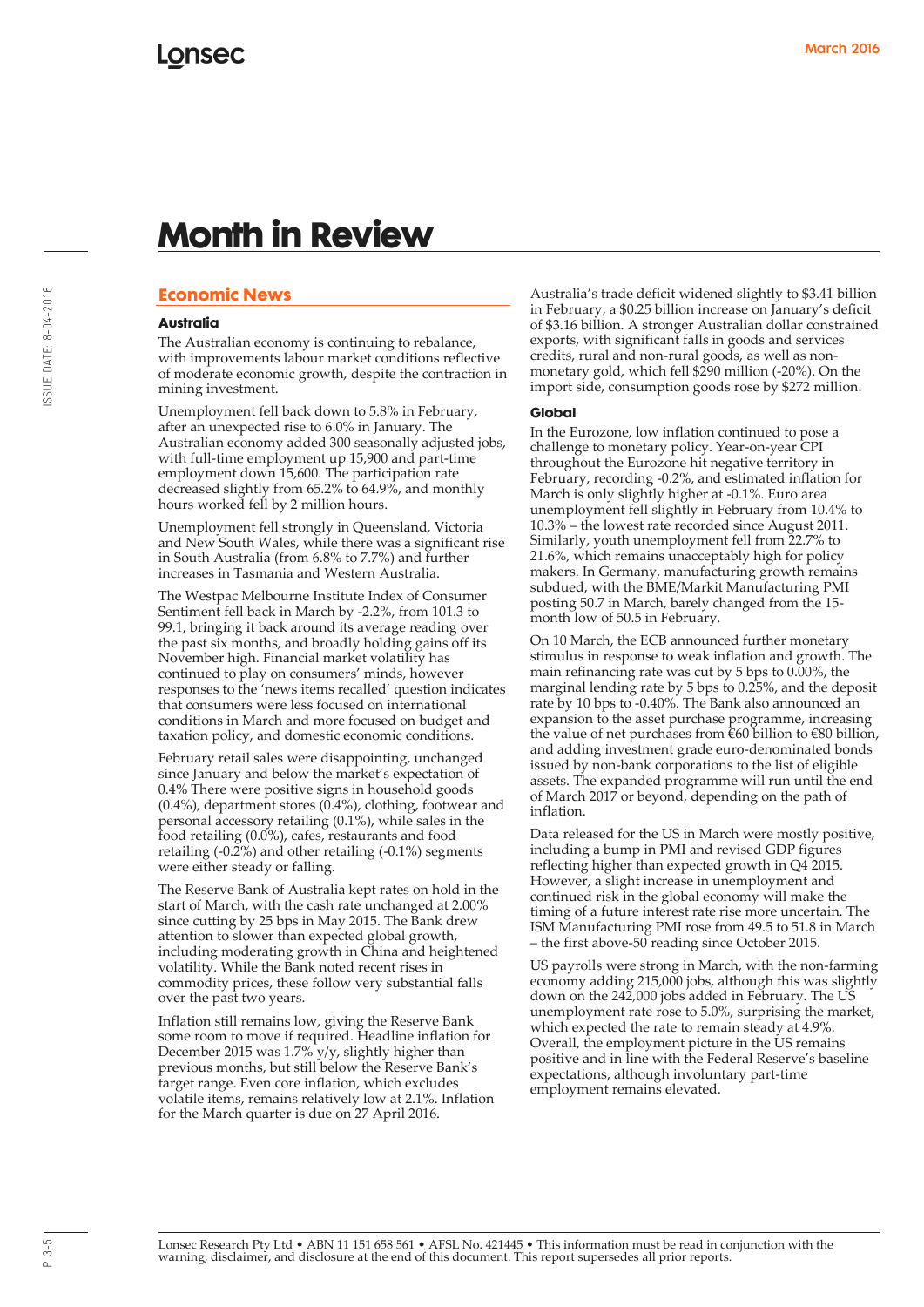March also saw an upward revision in Q4 GDP from 1.0% to 1.4%, based on more complete data sources. The increase in real GDP reflected positive contributions from PCE, residential fixed investment, and federal government spending. US inflation remains robust, with core CPI for March unchanged at 0.3% m/m, bringing the annual rate to 2.3% – well inside the Federal Reserve's target range. On 16 March, the FOMC decided to leave the federal funds rate at 0.25-0.5%, reflecting continued risk in the global economic and financial outlook. It remains to be seen whether core inflation will be sustained throughout 2016.

February retail sales fell -0.1%, and January's positive move of 0.2% was revised to a fall of -0.4%. Despite this, consumer confidence remains a relatively high levels, with the CB Consumer Confidence Index recording 96.2 in March, up from 92.2 in February and beating expectations.

Chinese economic data was sparse for March, but included positive signs in the PMI numbers. The official indicator rose to 50.2, which follows seven straight months of sub-50 prints. The Caixin China Manufacturing PMI rose to 49.7, up from 48.0 in February and well ahead of the market's expectation of 48.2. China's CPI for February was 1.6% m/m, and y/y CPI was 2.3%, significantly higher than the forecast 1.9% and the highest reading since August 2015.

For emerging markets, data was mixed. Brazilian inflation fell slightly to 10.4% y/y in February, while unemployment rose from 7.6% to 8.2%. Russian inflation was down further in March to 7.3% y/y, having fallen from the August 2015 high of 15.8%, with commodity price falls still reflected in the price index. Unemployment remained steady at 5.8%, and manufacturing PMI fell to 48.3 in March, versus 49.3 in February. Indian CPI recorded 5.2% in February, while industrial production fell by -1.5%.

### **Commodities**

Energy prices stabilised in February, with the WTI crude oil spot price rising from US \$32.74/b to \$36.94/b and the end of March (12.8%), after hitting an intramonth high of \$41.45. Brent crude oil gained, rising from US \$35.92 to \$36.75/b (2.3%). According to a Reuters survey, OPEC crude output rose in March to 32.47 million bpd from 32.37 million bpd in February. Energy prices have lifted ahead of a key OPEC meeting in April to discuss a deal to freeze oil production.

Metals had mixed movements in March, with Tin (5.7%), Copper (3.2%) and Zinc (3.0%) gaining, while Lead  $(-2.7\%)$ , Gold  $(-0.5\%)$  and Nickel  $(-0.4\%)$  were down on the start of the month. The price of iron ore delivered to Qingdao in China rose from US \$49.62 per tonne to  $$53.75$   $(8.3%)$  after spiking at  $$63.74$  early in the month following China's announcement of a growth target for 2016 of between 6.5 and 7.0%.

### **Currencies**

The AUD experienced a significant appreciation in March, rising from USD 71.28 to end the month at 76.61 (a rise of 7.5%). Recent increases have come without the RBA's customary chastisement of traders, with Governor Glenn Stevens saying only that the currency "might be getting a bit ahead of itself". The AUD was up strongly against major currencies, including USD (6.7%), EUR (2.5%), GBP (3.9%), JPY (7.1%) and NZD  $(2.3\%)$ .

Foreign exchange markets provided some stability during the month, supported by a bounce in the price of oil. The US Dollar Index closed March -3.7% lower, down against major currencies, including EUR (-4.5%), GBP (-3.1%), JPY (-0.1%) and CHF (-3.7%).